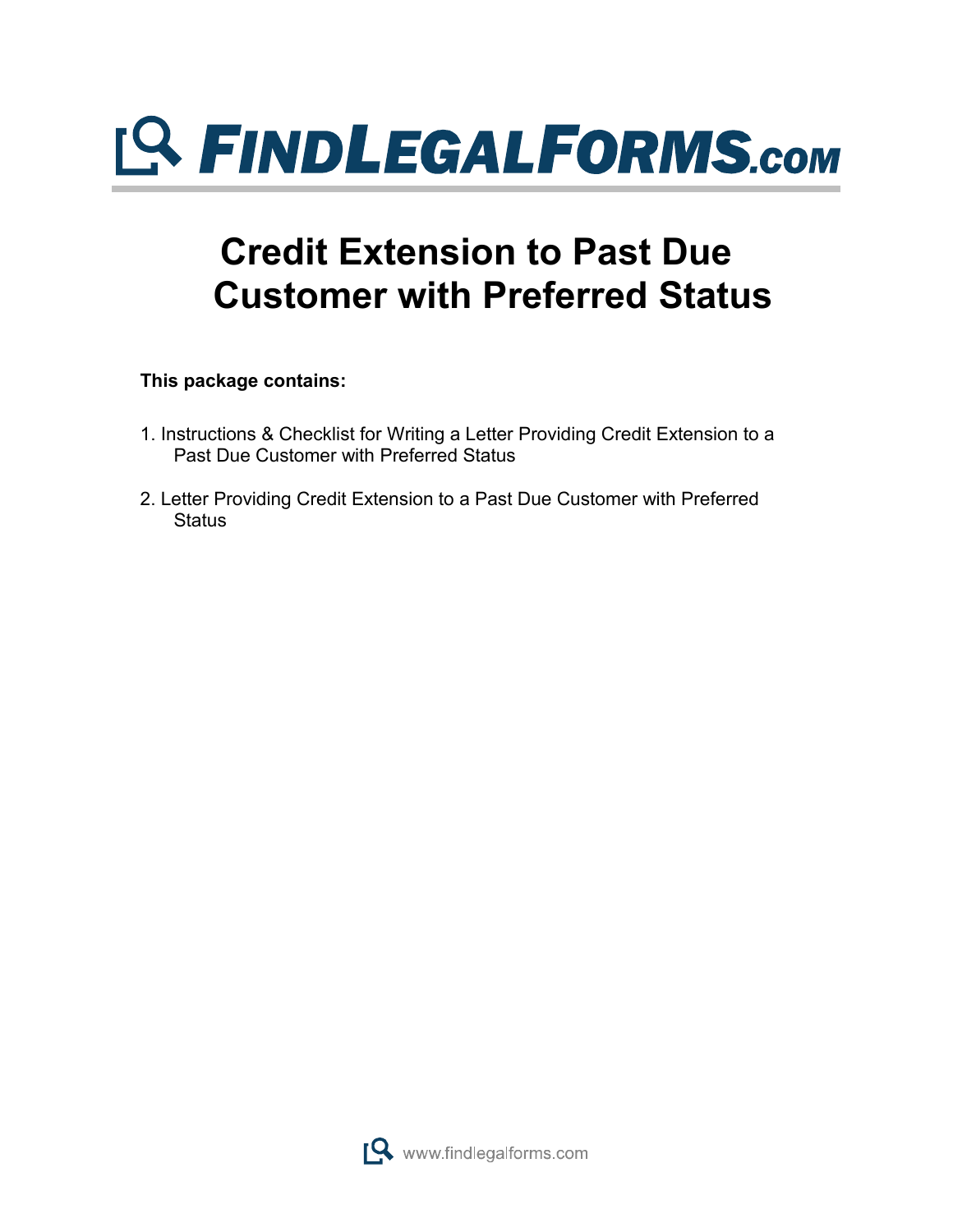## **Instructions & Checklist for a Letter Providing Credit Extension to a Past Due Customer with Preferred Status**

- □ This package contains: (1) Instructions & Checklist for a Letter Providing Credit Extension to a Past Due Customer with Preferred Status; and (2) Letter Providing Credit Extension to a Past Due Customer with Preferred **Status**
- □ This form is designed to assist you in drafting a letter to offer a preferred customer -- who is past due -- extra time to bring his account up to date.
- □ Be sure to include any "enclosures" mentioned in the letter. If there are no "enclosures" you may delete "Enclosure" from the bottom of the letter.
- $\Box$  Be sure to sign the letter and to make a copy before sending it out.
- □ Bracketed instructions may be included on this form to assist you in completing it and should be removed before printing. Generally in Microsoft Word, you can click on the bracketed instruction and start typing.
- □ These forms are not intended and are not a substitute for legal advice. These forms should only be a starting point for you and should not be used without consulting with an attorney first. An attorney should be consulted before negotiating any document with another party.
- □ The purchase and use of these forms, is subject to the Disclaimers and Terms of Use found at findlegalforms.com.